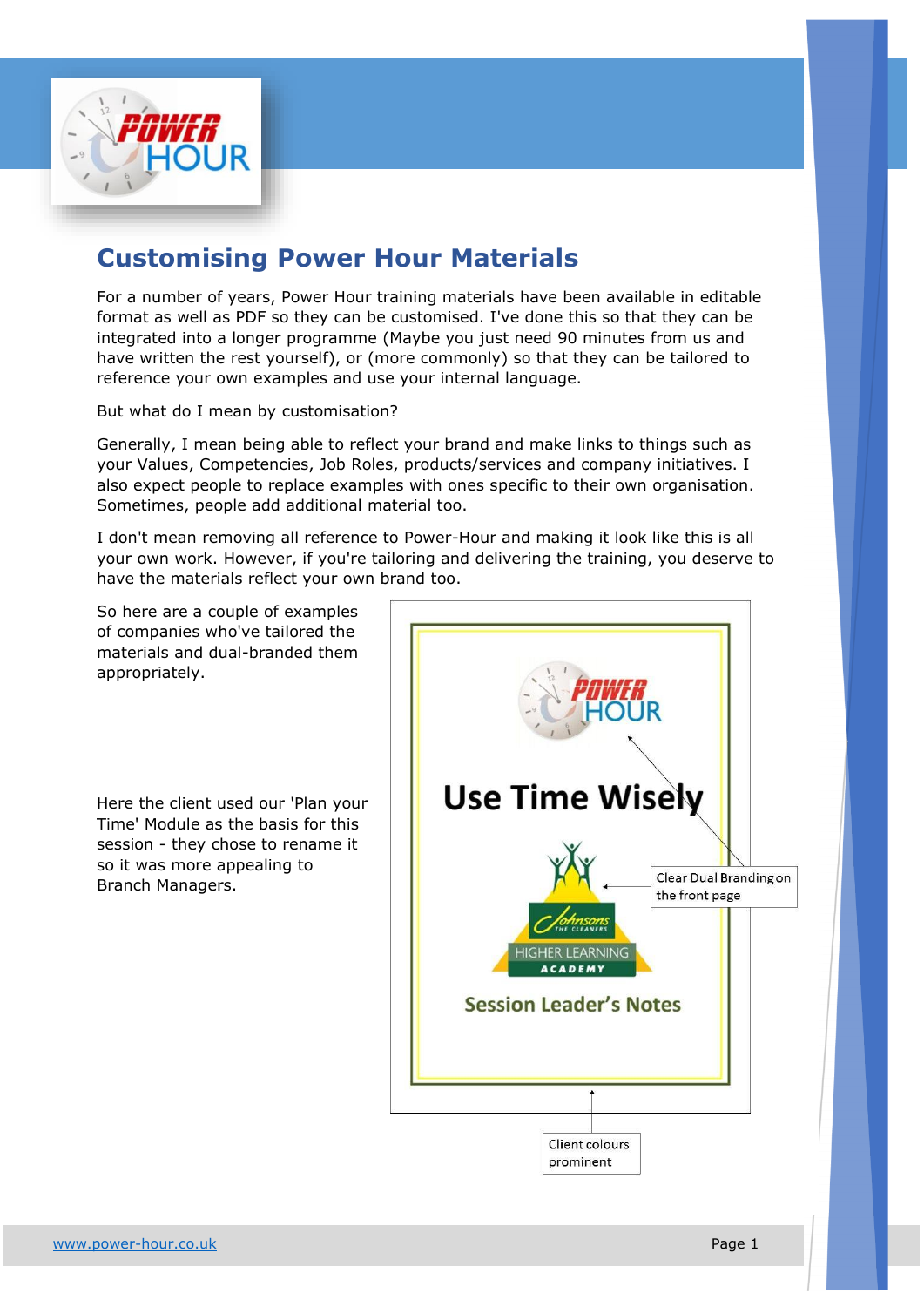



The website must be included - otherwise how is anyone who sees the training materials going to know where they can get more like this?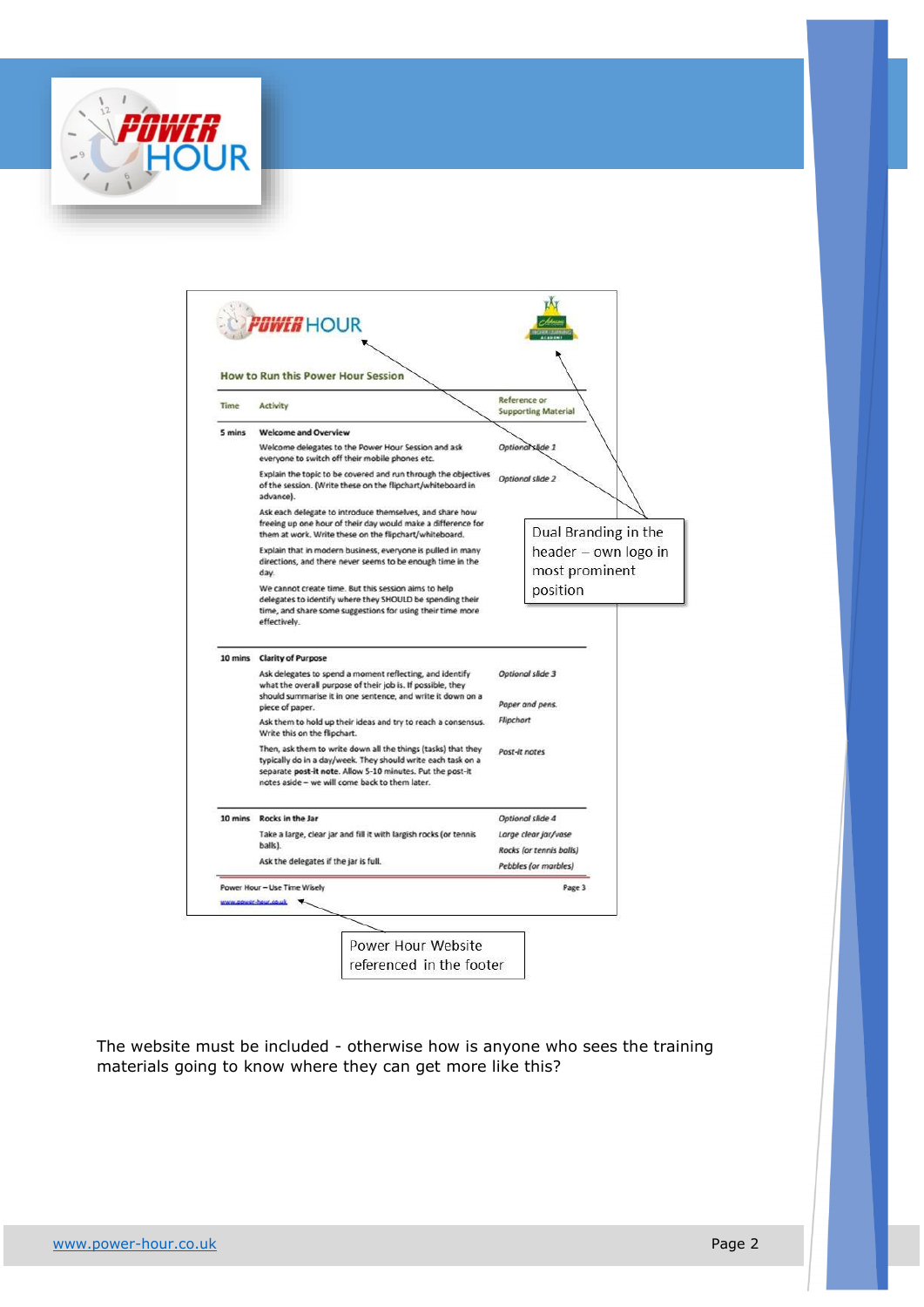



Here the module was to support a specific approach, so was tailored accordingly.